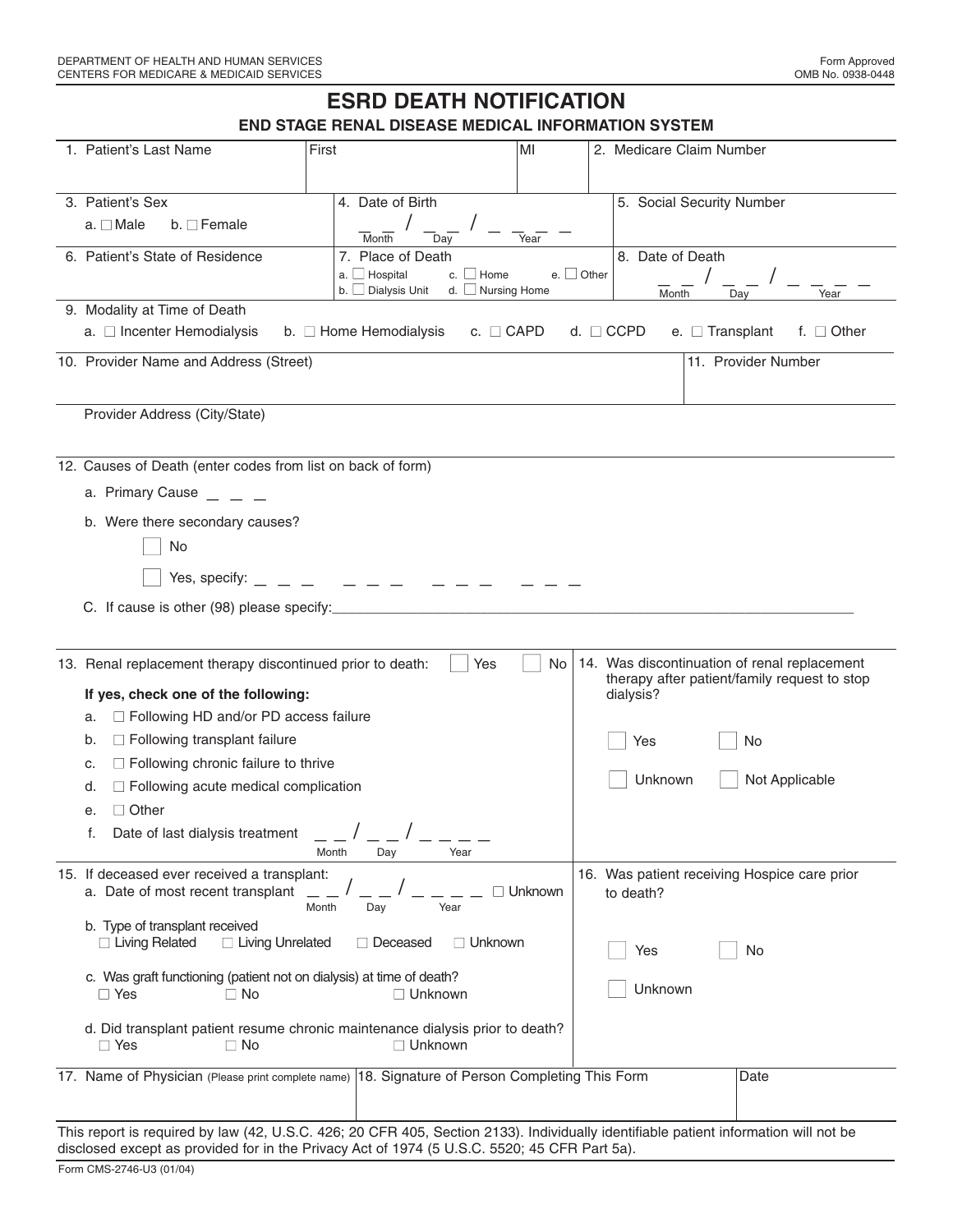# **ESRD DEATH NOTIFICATION FORM**

# **LIST OF CAUSES**

## **CARDIAC**

- 23 Myocardial infarction, acute
- 25 Pericarditis, incl. Cardiac tamponade
- 26 Atherosclerotic heart disease
- 27 Cardiomyopathy
- 28 Cardiac arrhythmia
- 29 Cardiac arrest, cause unknown
- 30 Valvular heart disease
- 31 Pulmonary edema due to exogenous fluid
- 32 Congestive Heart Failure

## **VASCULAR**

- 35 Pulmonary embolus
- 36 Cerebrovascular accident including intracranial hemorrhage
- 37 Ischemic brain damage/Anoxic encephalopathy
- 38 Hemorrhage from transplant site
- 39 Hemorrhage from vascular access
- 40 Hemorrhage from dialysis circuit
- 41 Hemorrhage from ruptured vascular aneurysm
- 42 Hemorrhage from surgery (not 38, 39, or 41)
- 43 Other hemorrhage (not 38-42, 72)
- 44 Mesenteric infarction/ischemic bowel

### **INFECTION**

- 33 Septicemia due to internal vascular access
- 34 Septicemia due to vascular access catheter
- 45 Peritoneal access infectious complication, bacterial
- 46 Peritoneal access infectious complication, fungal
- 47 Peritonitis (complication of peritoneal dialysis)
- 48 Central nervous system infection (brain abscess, meningitis, encephalitis, etc.)
- 51 Septicemia due to peripheral vascular disease, gangrene
- 52 Septicemia, other
- 61 Cardiac infection (endocarditis)
- 62 Pulmonary infection (pneumonia, influenza)
- 63 Abdominal infection (peritonitis (not comp of PD), perforated bowel, diverticular disease, gallbladder)
- 70 Genito-urinary infection (urinary tract infection, pyelonephritis, renal abscess)

# **LIVER DISEASE**

- 64 Hepatitis B
- 71 Hepatitis C
- 65 Other viral hepatitis
- 66 Liver-drug toxicity
- 67 Cirrhosis
- 68 Polycystic liver disease
- 69 Liver failure, cause unknown or other

#### **GASTRO-INTESTINAL**

- 72 Gastro-intestinal hemorrhage
- 73 Pancreatitis
- 75 Perforation of peptic ulcer
- 76 Perforation of bowel (not 75)

# **METABOLIC**

- 24 Hyperkalemia
- 77 Hypokalemia
- 78 Hypernatremia
- 79 Hyponatremia
- 100 Hypoglycemia
- 101 Hyperglycemia
- 102 Diabetic coma
- 95 Acidosis

## **ENDOCRINE**

- 96 Adrenal insufficiency
- 97 Hypothyroidism
- 103 Hyperthyroidism

### **OTHER**

- 80 Bone marrow depression
- 81 Cachexia/failure to thrive
- 82 Malignant disease, patient ever on Immunosuppressive therapy
- 83 Malignant disease (not 82)
- 84 Dementia, incl. dialysis dementia, Alzheimer's
- 85 Seizures
- 87 Chronic obstructive lung disease (COPD)
- 88 Complications of surgery
- 89 Air embolism
- 104 Withdrawal from dialysis/uremia
- 90 Accident related to treatment
- 91 Accident unrelated to treatment
- 92 Suicide
- 93 Drug overdose (street drugs)
- 94 Drug overdose (not 92 or 93)
- 98 Other cause of death
- 99 Unknown

According to the Paperwork Reduction Act of 1995, no persons are required to respond to a collection of information unless it displays a valid OMB control number. The valid OMB control number for this information collection is 0938-0448. The time required to complete this information collection is estimated to average 30 minutes per response, including the time to review instructions, search existing data resources, gather the data needed, and complete and review the information collection. If you have any comments concerning the accuracy of the time estimate(s) or suggestions for improving this form, please write to: CMS, Attn: PRA Reports Clearance Officer, 7500 Security Boulevard, Baltimore, Maryland 21244-1850.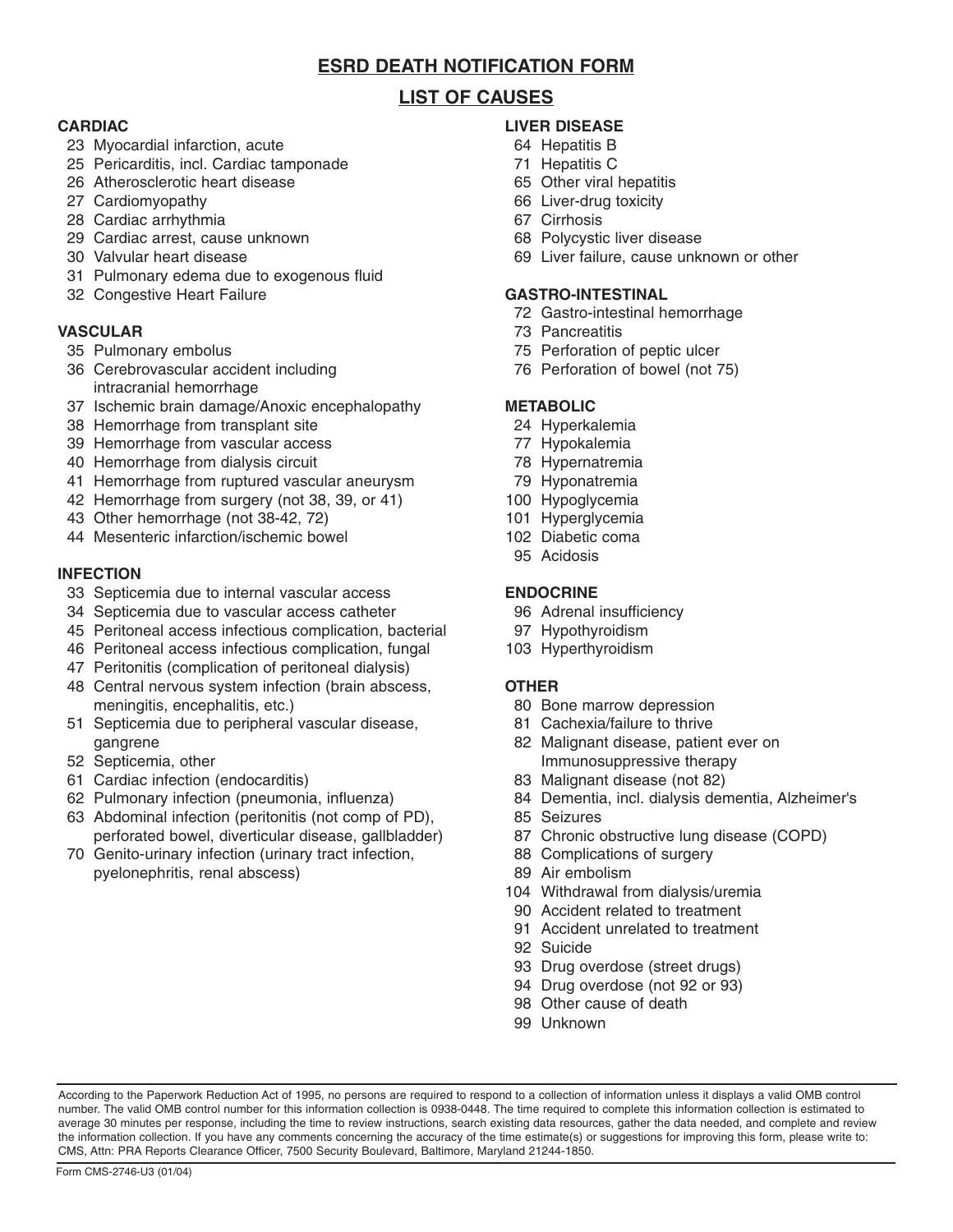#### **END STAGE RENAL DISEASE MEDICAL INFORMATION SYSTEM ESRD FACILITY SURVEY**  FOR THE PERIOD **PART ONE — DIALYSIS** Losses During Survey Period **DIALYSIS PATIENTS**  Additions During Survey Period Started for first time ever Restarted Transferred from other dialysis unit Returned after transplantation Outpatier Home **Total** Fields 01 thru 02 Home Patients Receiving Care Beginning of Survey Period Deaths Recovered kidney function Received transplant Transferred to other dialysis unit Discontinued dialysis **Other** (LTFU) **Outpatient** 01 02 03 04A 05A 06A 07A 08A 09A 10A 11A 12A 13A 04B 05B 06B 07B 08B 09B 10B 11B 12B 13B Fields 20 and 25 Total Patients 14 15 16 17 18 19 20 21 22 23 24 25 26 Hemo-Dialysis IPD CAPD Self-Dialysis Completing Training **CCPD** Treated during survey period Number of outpatient treatments during survey period Transient Patients 27 28 29 30 31 32 33 34 35 Hemodialysis | IPD Outpatient Dialysis Treatments Hemodialysis | IPD Dialysis Training Treatments CAPD CCPD 36 37 38 39 40 41 Hemo-Dialysis IPD Hemo-Dialysis IPD CAPD CCPD Fields 14 thru 19 Hemo-Dialysis IPD CAPD CCPD Fields 21 thru 24 Patients Receiving Care at End of Survey Period Outpatient<br>Dialysis Self-Dialysis Training Total Outpatient Dialysis Home Dialysis Total Home Dialysis Patient Eligibility Status End of Survey Period **Currently** enrolled in Medicare Non-Medicare Medicare application pending COMPLETED BY (Signature) **DATE** TITLE VERIFIED BY (Signature) and the state of the state of the state of the state of the state of the state of the state of the state of the state of the state of the state of the state of the state of the state of the state of TELEPHONE NO. **REMARKS REGARDING INFORMATION PROVIDED ON THIS SURVEY SHOULD BE ENTERED ON THE LAST PAGE OF THE SURVEY**

This report is required by law (42 USC 426; 42, CFR 405.2133). Individually identifiable patient information will not be disclosed except as provided for in the Privacy Act of 1974 (5 USC 5520; 45 CFR, Part 5a).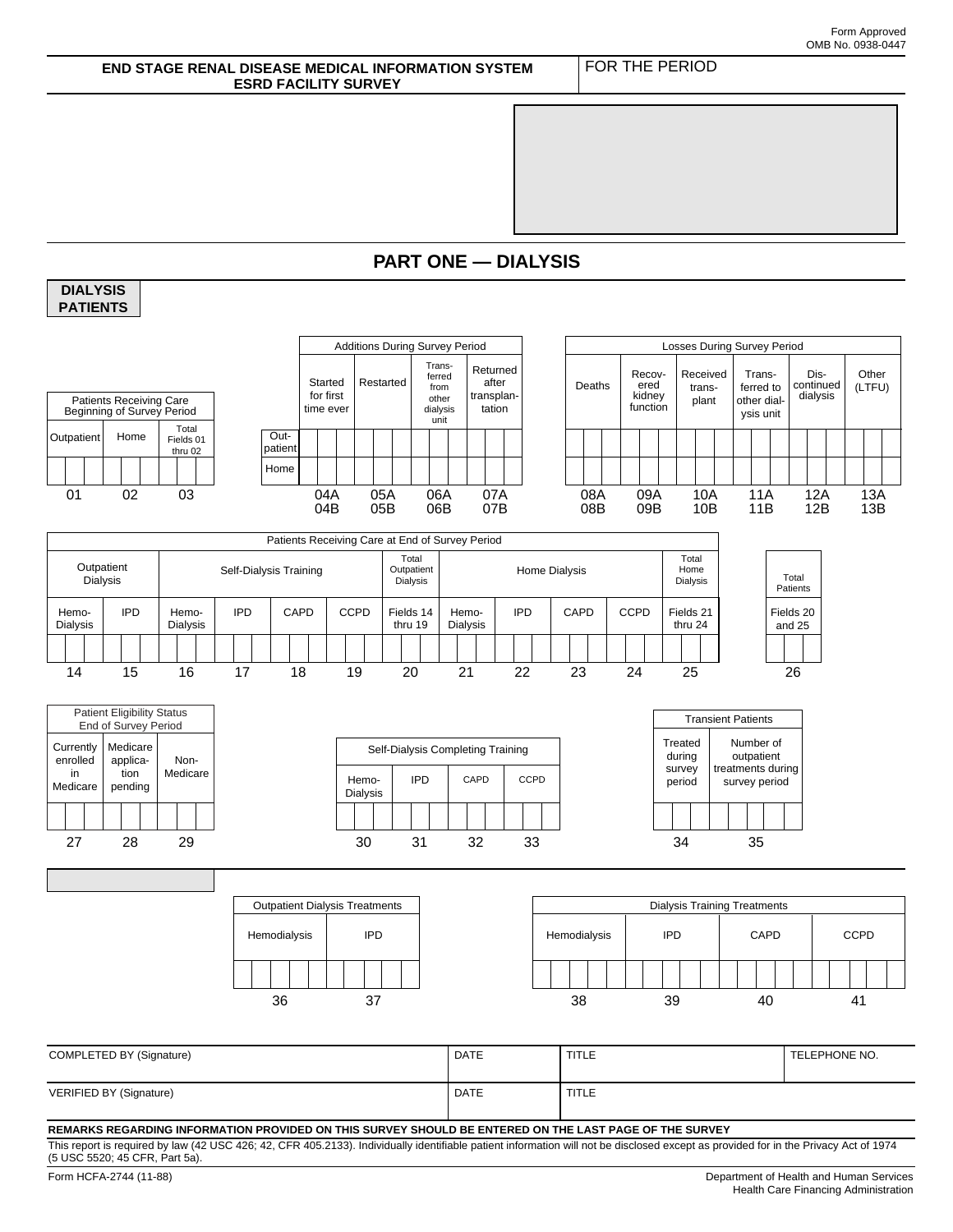

This report is required by law (42 USC 426; 42, CFR 405.2133). Individually identifiable patient information will not be disclosed except as provided for in the Privacy Act of 1974 (5 USC 5520; 45 CFR, Part 5a).